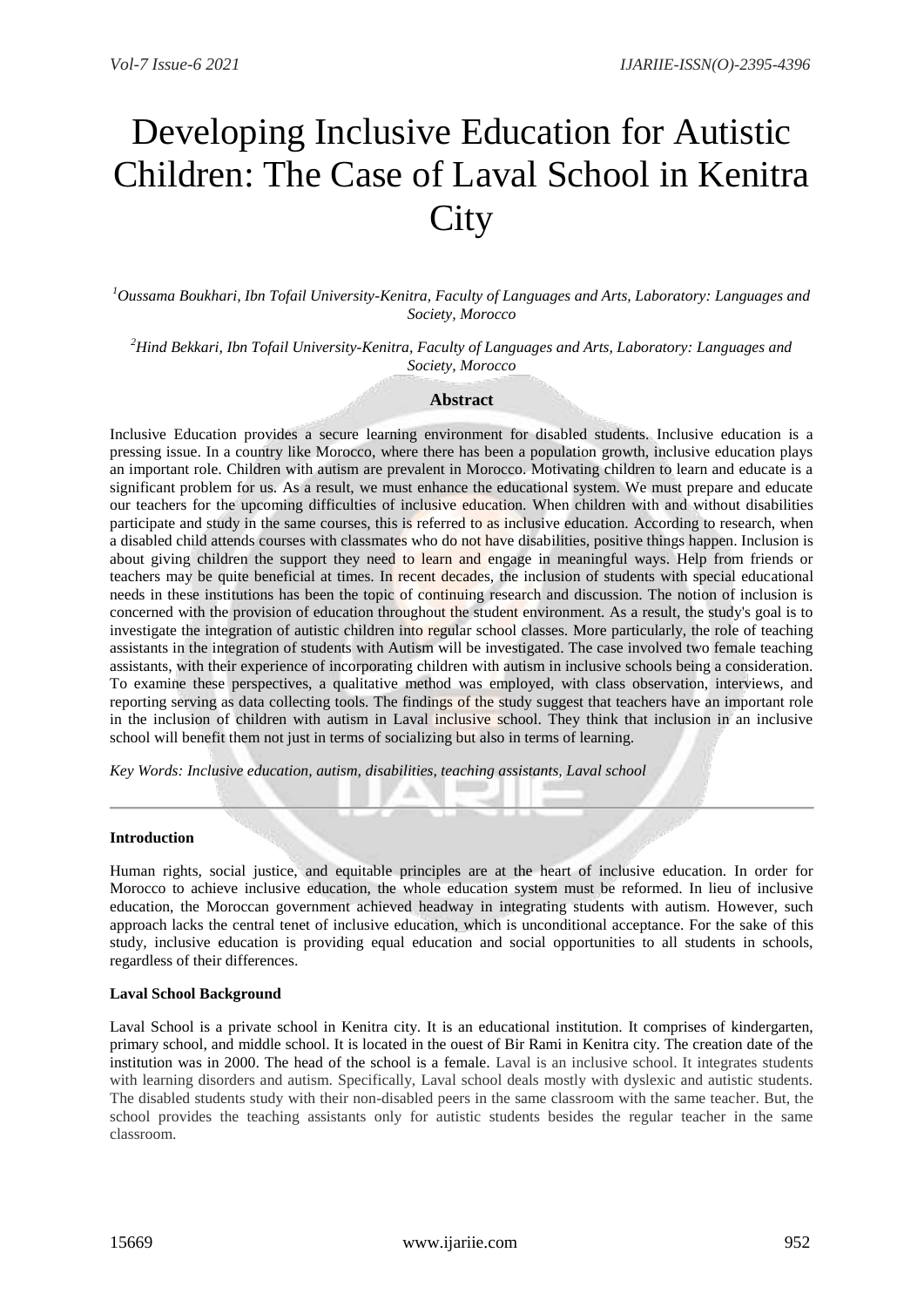# **Objectives and Scope of the Study**

The goal of this study is to discover how Laval Primary School in Kenitra promotes inclusive education for students with autism. To do this, the researcher studied the extent to which teaching assistants' aid in the academic and social inclusion of autistic learners. This study is only being done in Kenitra's urban school. As a result, the results may not be generalizable. To obtain data, the study relied more on closed-ended instructor interviews, class observation, and reporting.

#### **Research Questions**

- 1. What kind of assistance do these autistic students desire?
- 2. What are the responsibilities of teaching assistants in Laval inclusive school?

#### **Literature Review**

According to Paraskevi (2021), the clinical picture of autism is not homogeneous, as it ranges from lesser to more severe types. Autistic people have not developed areas such as communication, social connections, hobbies, and activities. Children with autism have a lack of emotional and social reciprocity from a young age, which appears as a lack of eye contact, a lack of interest in others, and trouble interpreting others' feelings and expressions. The Swiss doctor Bleluer coined the term autism in 1911. Leo Kanner, a child psychiatrist in America, identified the tremendous difficulties of communication and the appearance of indifference for what is going on in the larger social environment in 1943. Lorna Wing first mentioned autistic individuals and the difficulties they have with socializing, communication, and creativity in 1976 (Paraskevi, 2021). Autism affects around 60 children per 10,000 under the age of eight, with 10 - 30% of those affected having autism and other pervasive developmental problems. Boys are three to four times more likely than girls to be diagnosed with autism, and 2 to 5 out of every 100 children born as twins acquire autism (cited in Paraskevi, 2021). In the past, students with disabilities had limited chance of learning in public school. According to Smith et al. (2014: 288),"autism spectrum disorders are pervasive developmental disorders that primarily affect social interactions, language, and behaviour". Primarily, students with autism, in particular, require more attention from teachers than normal students. Manisah et al. argued that in the previous two decades, western nations have accepted the inclusion of autistic children in regular schools based on four distinct models of inclusion, namely: 1) in and out, 2) two-teachers, 3) full inclusion, and 4) rejection of inclusion (as cited in Manisah, Ramlee and Zalizan, 2006). Some teachers stated in the research that the 'in and out' approach might assist students with disabilities by allowing them to experience the two worlds, where they receive special instruction in regular learning situations as well as engage with their classmates in normal settings. The full inclusion paradigm is seen to be the most advantageous to everyone. Vygotsky developed two theories: the broad cultural-historical theory of human development and the theory of disontogenesis. The theory of dysontogenesis was sometimes referred to as the theory of distorted development (Daniels, Cole & Wertsch, 2007). This theory demonstrates a positive social perspective on disabled children. For example, rather than focusing on the biological reasons of autism, an autistic child's interaction with other people should be prioritized.

## **Methodology**

This qualitative research focused on autistic learners' active, meaningful participation and engagement in their learning. As a unit of analysis, Laval School demonstrated how urban general education schools foster inclusiveness. Purposive sampling was utilized to choose teaching assistants who have integrated autistic learners. For data gathering, the researcher employed class observation, reporting, and interviews with an emphasis on demographic and inclusive education methods. Years of experience were included in the demographic data.

## **I. The Case of Teaching Assistant Hajar**

Rayan attends Laval School in Kenitra City. He is fourteen years old. He attends middle school. He is a child who is autistic. Rayan is doing well at school, according to his female teaching assistant. In terms of his abilities, Rayan is regarded as a mathematical genius. He possesses a high level of mathematical intelligence. Rayan excels in only two subjects: math and French. In terms of shortcomings, he is unable to tackle complicated issues. He has trouble remembering things by heart. Rayan's focus is easily broken, which means he cannot keep up with his instructor or his non-disabled peers. He needs guidance from the teaching assistant. Half of the day is spent studying at Laval, while the other half is spent learning at the Learning Disorder Center in Siyad, Kenitra city. The Learning Disorder Center welcomes disabled children, including those with Down syndrome, autism,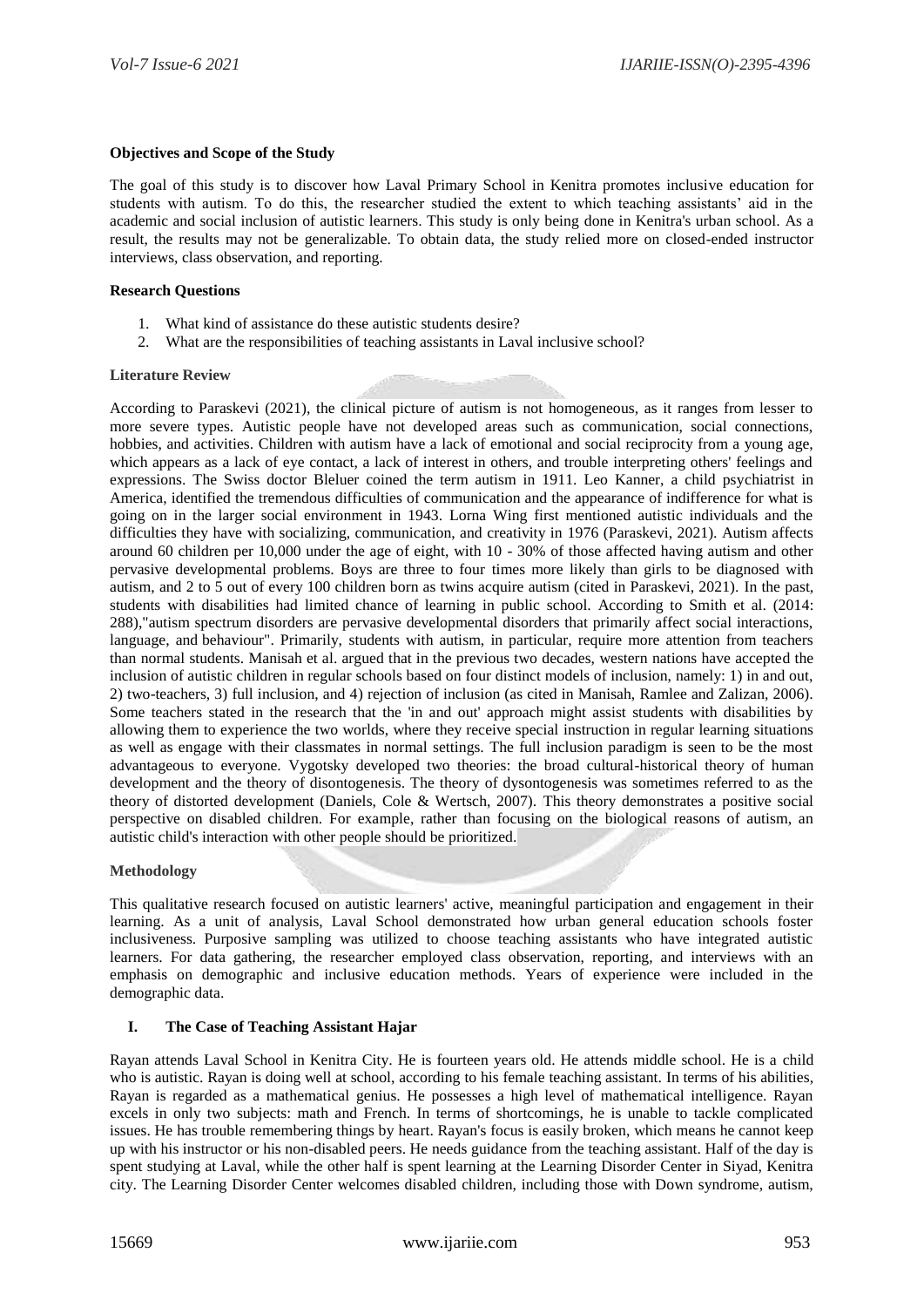speech problems, ADHD, and learning disabilities. In the center, the teaching assistant begins a condensed review of the teachings with Rayan. Rayan's favorite subjects are strongly emphasized by the teaching assistant. Rayan, for example, enjoys arithmetic and French language. This would not prevent the teaching assistant from explaining other school subjects to Rayan in order for him to stay up with other students' courses and sit for adapted examinations. Even customized tests need guidance on the side of the students. Rayan exhibits some aggressive conduct as a result of the stress of the study from time to time. In the Learning Disorder Center, the autistic child needs a variety of activities such as painting, sports practice, and game play. The latter features a sports room where students may unwind after a long day of studying. Disabled children participate in a variety of activities, including basketball, volleyball, rope games, and fitness. These sports assist autistic children in developing healthy body building, self-confidence, self-image, and self-esteem. Rayan exhibits various odd actions at Laval school, such as playing with his fingers, striking his head with the table, playing with the chair, and playing with his lips. He also uses certain nonsensical phrases, prompting his teaching assistant to inquire about the origins of such terms. As a response, he responds, "I am sorry." He is such a forgiving youngster that he continues expressing sorry whenever the teaching assistant questions him about a certain conduct. Rayan is a scaredy-cat. This, according to his teaching assistant, may be explained by his familial background. Rayan has a strong memory in that he associates the words with the persons. He has a one-of-a-kind anecdote about his Islamic teacher. One time, a female Islamic instructor informed him that if he did well in school, he would be given some orange juice. As a result, Rayan always linked the Islamic teacher with orange juice. This can be interpreted psychologically, particularly in the case of autistic youngsters. Most of the time, autistic youngsters direct their focus and attention to the things that interest them. Rayan's communication abilities are restricted in the sense that he can only react with yes or no, without explaining his responses. This might be viewed as Rayan's lack of analytical and logical abilities. Rayan occasionally provides extraneous answers that have nothing to do with the queries. This might be regarded as a lack of communication and logical abilities in the youngster. When working with autistic children, the psychologist should pay special attention to the child's communication, interests, self-confidence, and self-esteem, especially throughout puberty. This phase is distinguished by an unstable personality, emotionality, and adaptability. Teens may exhibit surprising behavior; this is connected to the teenagers' self-esteem, whether positive or bad. One should be prepared for the unexpected. Rayan's situation as a teenager necessitates that Rayan exhibits nearly identical conduct to other teens. Rayan is accepted as he is by Laval School, which means that he is accepted as he is. The school provides all of the necessary facilities and accommodations for autistic youngsters. The autistic child must be welcomed and integrated into society. He can be productive if he is integrated into society. Unlike special education institutions, the Laval inclusive school accepts disabled students regardless of their impairment. It argues that ability exists inside disability. Laval School embraces disabled students with fairness and equal chances in the cause of compassion. It treats disabled pupils the same as non-disabled students, encouraging the autistic child to believe in himself and his surroundings.

# **II. The Case of Teaching Assistant Badiaa**

Badiaa works as a teaching assistant at Laval Elementary School. She has been educating autistic youngsters for over ten years. She claimed that the autistic child has numerous issues in the following areas:

4년

| 1. Difficulty in concentration                                                                    |
|---------------------------------------------------------------------------------------------------|
| 2. Discipline problems                                                                            |
| 3. Problems in reading and writing                                                                |
| 4. Problem in understanding                                                                       |
| 5. Problems in complex and indirect questions                                                     |
| 6. Problems in dealing with comprehension questions                                               |
| 7. Concentration issues for a short period of time, and occasionally for a lengthy period of time |

It is critical to provide regular help to the autistic child for every activity he completes or answer he provides during class participation, especially when performing exercises and lessons alongside his non-disabled peers. Throughout the academic year, the autistic child must be monitored by a teaching assistant who will assess his behavior and work. He enjoys solitude and loneliness in his own environment. Courses and activities may fatigue and bore the autistic child. This might hinder his understanding and ability to follow the program. As a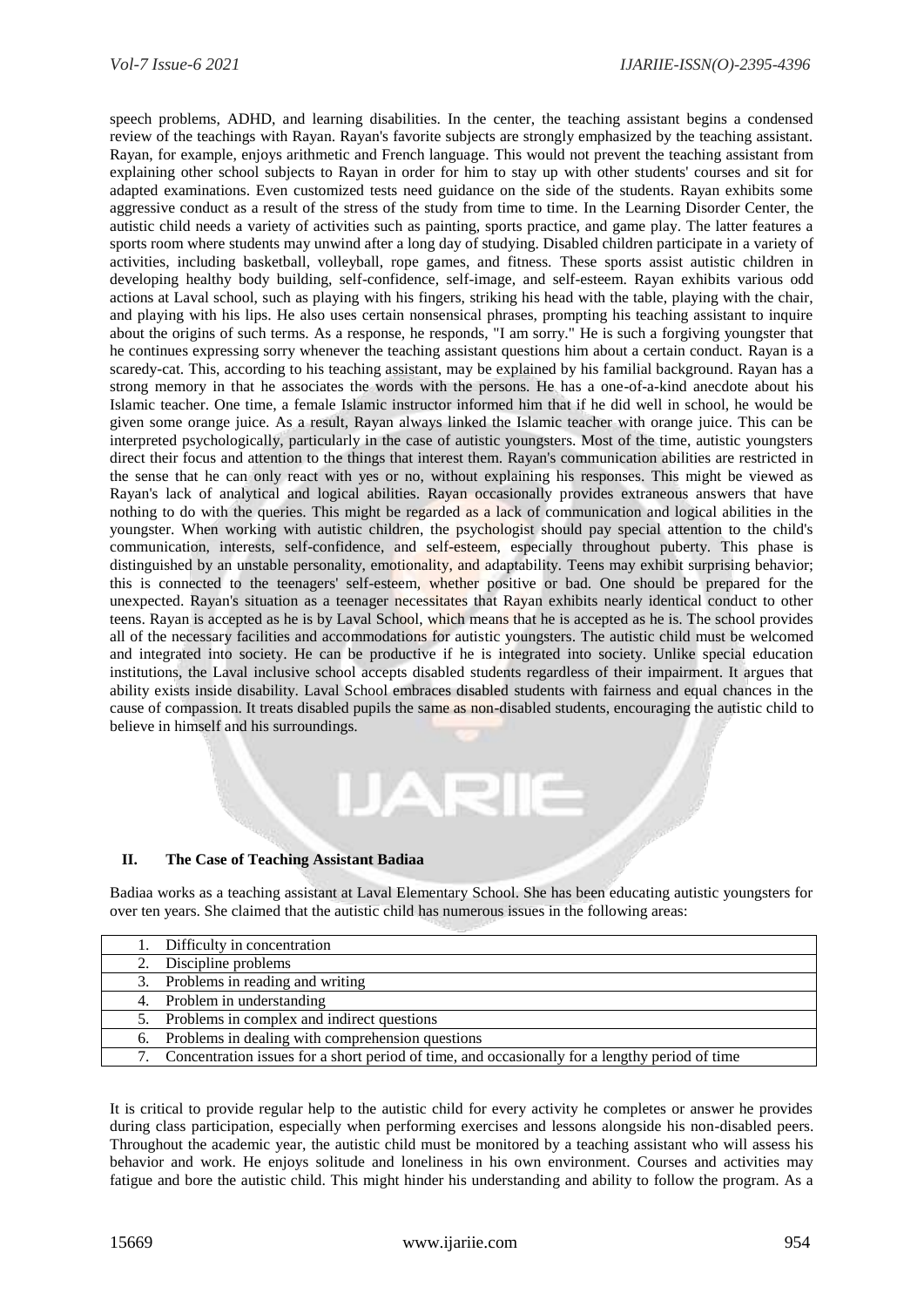result, he needs rest from time to time. If the teaching assistant wanted to leave him alone, she did so gradually so as not to upset his sensitive emotional side. The autistic youngster may consider the teaching assistant to be an essential part of his life; without her, he would be unable to complete his education. However, there are times when it is necessary to leave him alone, sit away from him, and let him behave himself. This was done by the teaching assistant to assess if he was self-sufficient. The autistic youngster may feel bored in the company of his teaching assistant if he is not accompanied by his peers. Because he takes an adapted exam and his exam paper is not the same as the other papers, the autistic youngster asks a lot of questions, especially on test days. He raises a variety of questions, such, "Why is my exam paper different from the others?" Why am I taking exams that have been altered? We can easily see from this that there is a set of questions that the teaching assistant should answer without disclosing his shortcomings. The autistic child, in reality, is intelligent, honest, and outgoing. He has hobbies and interests. We must encourage him so that he may attain his full potential and follow his aspirations, while also allowing him to express himself and his individuality.

#### **Results and Discussion**

Along with the general education instructor, the two female teaching assistants were individually educating and supporting the students with autism in the inclusive class. One of them held a B.A. diploma, while the other held an education degree. During the COVID-19 epidemic, there was one learner with autism in each class of 16 to 20 students. The following are the themes that were emerged from the interviews with the two teaching assistants:

## **1. Classroom Instruction**

The two teaching assistants reported using several instructional techniques to promote inclusive education. They also utilized real-life examples. They put autistic students through the same learning activities as their peers.

#### **2. Learner Engagement**

The two female teaching assistants developed lesson plans for autistic pupils. They collaborate with the general education instructor to improve learning. Because they may be weak in skills, such variety is appropriate.

#### **3. Social Acceptance**

Respect, tolerance, understanding, and support were noted by the teaching assistants among the learners with autism and their non-disabled classmates. It is strongly encouraged to form friendships, play, and engage with people.

## **Conclusion**

Inclusive Education offers disabled students with a safe learning environment. Hundreds of children are missing school; we should improve the educational system. Inclusion education occurs when children with and without disabilities engage in and study in the same courses. Inclusion is about providing children with the resources they need to learn and participate in meaningful ways. The key to success in inclusive education is recognizing students with disabilities, assisting them, and enlisting the help of peers and society.

## **References:**

- Mangope, B. (2013). Inclusive Education of Learners with Intellectual Disabilities in Botswana Primary Schools: A Case Study. National Teacher Education Journal, 6(1).
- Molosiwa, S., & Mangope, B. (2011). Inclusive education of learners with intellectual disabilities in Botswana primary schools: Is it happening. International Association of Special Education, 12(1), 54- 57.
- Paraskevi, G. (2021). The Inclusion of Children with Autism in the Mainstream School Classroom. Knowledge and Perceptions of Teachers and Special Education Teachers. Open Access Library Journal, 8: e7855[. https://doi.org/10.4236/oalib.1107855](https://doi.org/10.4236/oalib.1107855)
- Amitkumar, S & Gagare. (2018). Role of Teacher in Inclusive Education. Aayushi International Interdisciplinary Research Journal (AIIRJ) UGC Approved Sr.No.64259 [https://www.aiirjournal.com/uploads/Articles/2018/01/2769\\_47.Dr.%20Amitkumar%20S.%20Gagare.p](https://www.aiirjournal.com/uploads/Articles/2018/01/2769_47.Dr.%20Amitkumar%20S.%20Gagare.pdf) [df](https://www.aiirjournal.com/uploads/Articles/2018/01/2769_47.Dr.%20Amitkumar%20S.%20Gagare.pdf)